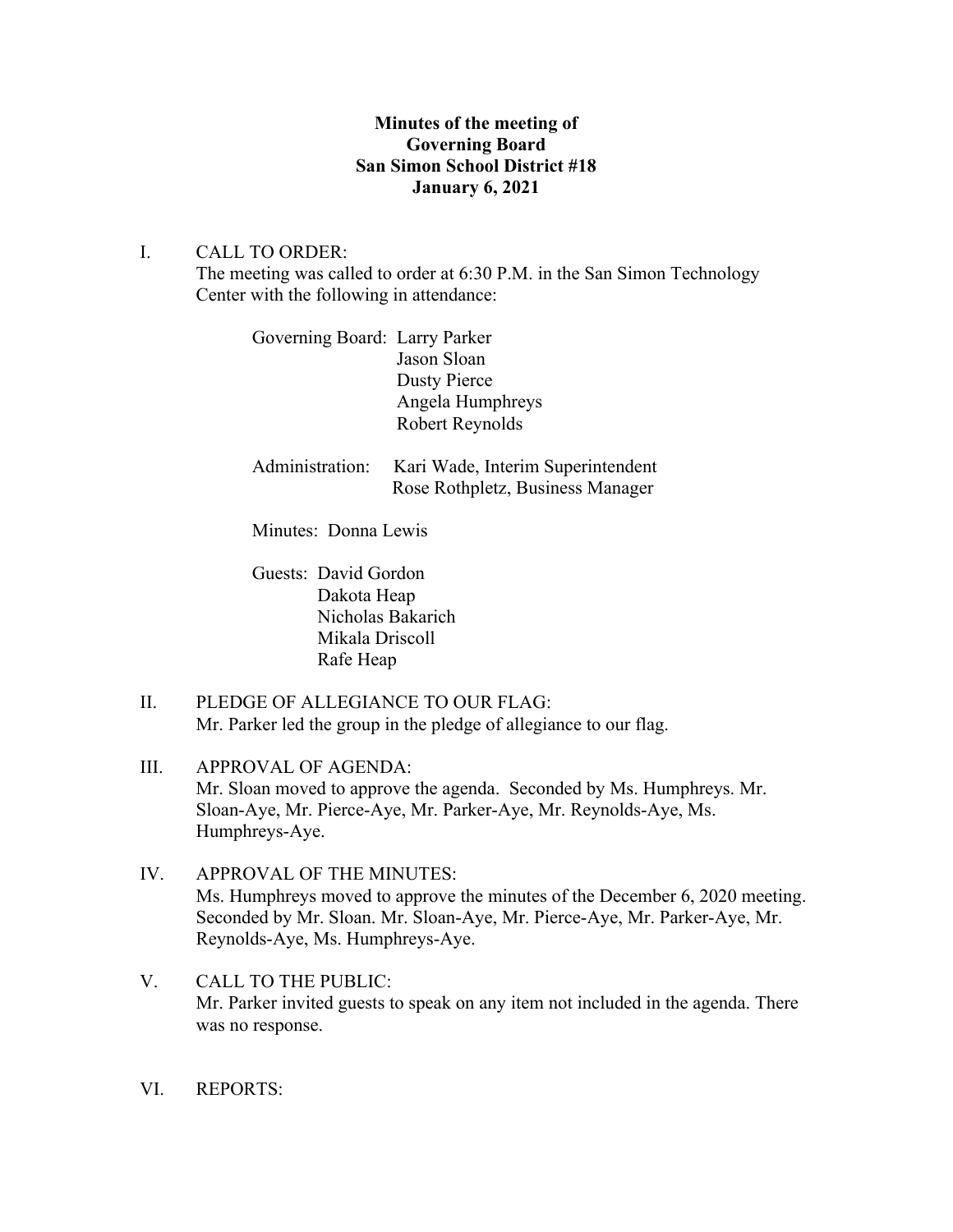- 6a. Mrs. Wade reported the school started back in-person learning on Monday, January 4. Some students are continuing online. JH basketball practice started yesterday. Their games will begin in February. HS basketball will have their first game on January 19 at Duncan. No fans are able to attend. We are still waiting on textbook samples. Grades K-3 did a comprehensive needs assessment. We will form a committee and come up with ideas this spring. There will be virtual BOLTS trainings on January 29 or February 12.
- 6b. Mrs. Rothpletz reported there were no changes in the monthly budget report. The Student Activity report included Senior Popcorn Sales \$105.00, FFA Rodeo Farm hay sales \$9,500, Freshman Jerky Sales \$61, Yearbook & Junior concessions had deposits as well.

### VII. ACTION ITEMS:

- 7a. Ms. Humphreys performed the swearing in of Board Members, Larry Parker, Dusty Pierce, Robert Reynolds and Jason Sloan.
- 7b. Ms. Humphreys nominated Mr. Parker for Board President. There were no other nominations. Mr. Sloan-Aye, Mr. Pierce-Aye, Mr. Parker-Aye, Mr. Reynolds-Aye, Ms. Humphreys-Aye. Mr. Reynolds nominated Mr. Sloan for Board Clerk. There were no other nominations. Mr. Sloan-Aye, Mr. Pierce- Aye, Mr. Parker-Aye, Mr. Reynolds-Aye, Ms. Humphreys-Aye.
- 7c. Ms. Humphreys moved to approve allowing board members to participate in board meetings via technological devices. Seconded by Mr. Reynolds. Mr. Sloan-Aye, Mr. Pierce-Aye, Mr. Parker-Aye, Mr. Reynolds-Aye, Ms. Humphreys-Aye.
- 7d. Ms. Humphreys moved to approve the board meeting locations, dates, and times as they stand. Seconded by Mr. Sloan. Mr. Sloan-Aye, Mr. Pierce- Aye, Mr. Parker-Aye, Mr. Reynolds-Aye, Ms. Humphreys-Aye.
- 7e. Mr. Sloan moved to approve the present posting locations of board agendas. Seconded by Ms. Humphreys. Mr. Sloan-Aye, Mr. Pierce-Aye, Mr. Parker- Aye, Mr. Reynolds-Aye, Ms. Humphreys-Aye.
- 7f. Mr. Reynolds moved to approve the Senior Trip. Seconded by Ms. Humphreys. Mr. Sloan-Aye, Mr. Pierce-Aye, Mr. Parker-Aye, Mr. Reynolds- Aye, Ms. Humphreys-Aye.
- 7g. Ms. Humphreys moved to approve the rental of the Superintendent's house. Seconded by Mr. Sloan. Mr. Sloan-Aye, Mr. Pierce-Aye, Mr. Parker-Aye, Mr. Reynolds-Aye, Ms. Humphreys-Aye.

#### VIII. EXECUTIVE SESSION: